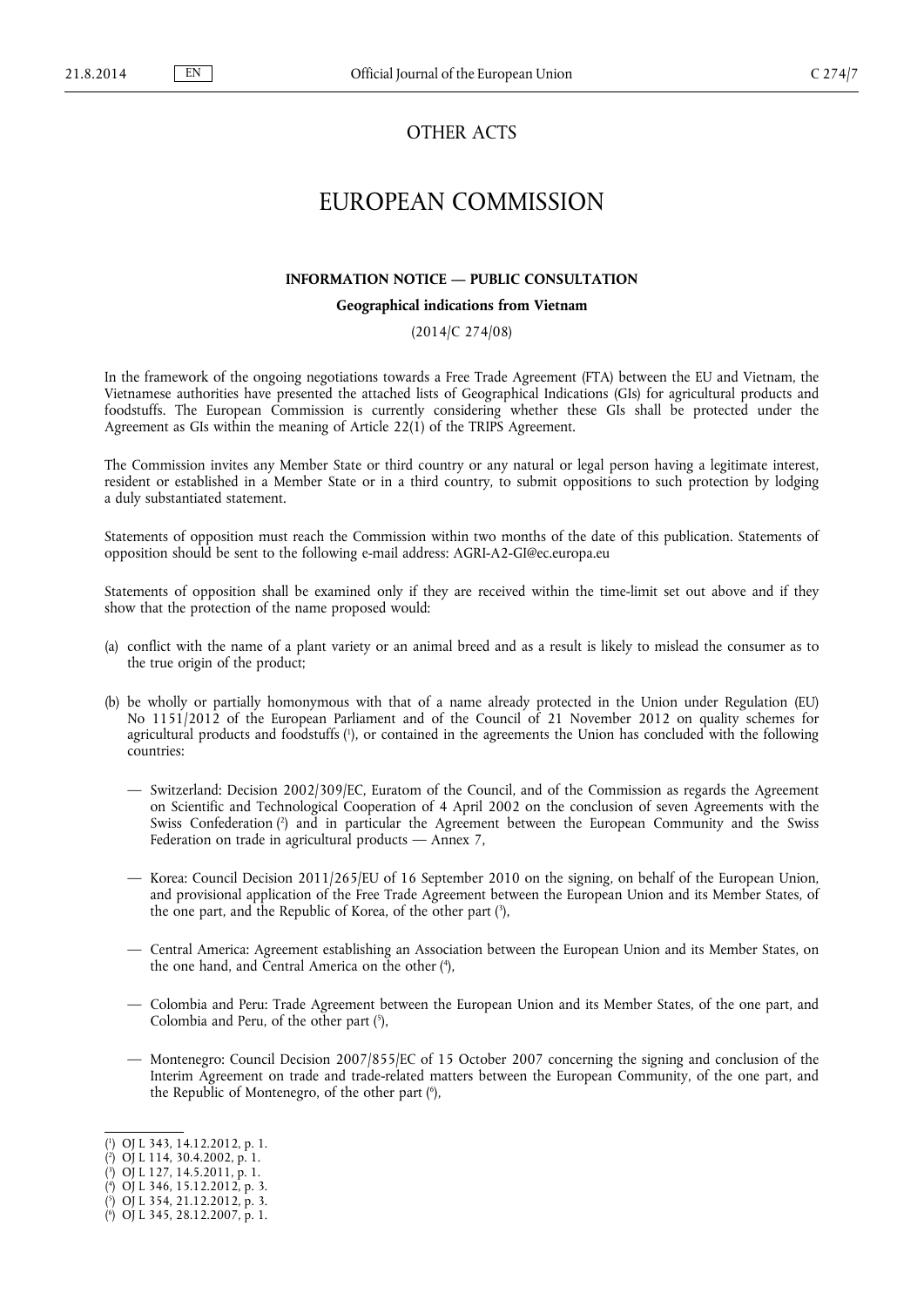- Bosnia and Herzegovina: Council Decision 2008/474/EC of 16 June 2008 on the signing and conclusion of the Interim Agreement on trade and trade-related matters between the European Community, of the one part, and Bosnia and Herzegovina, of the other part ( 1 ), Protocol 6,
- Serbia: Council Decision 2010/36/EC of 29 April 2008 concerning the signing and conclusion of the Interim Agreement on trade and trade-related matters between the European Community, of the one part, and the Republic of Serbia, of the other part ( 2 ),
- Moldova: Council Decision 2013/7/EU of 3 December 2012 on the conclusion of the Agreement between the European Union and the Republic of Moldova on the protection of geographical indications of agricultural products and foodstuffs ( 3 ),
- Georgia: Council Decision 2012/164/EU of 14 February 2012 on the conclusion of the Agreement between the European Union and Georgia on the protection of geographical indications of agricultural products and foodstuffs ( 4 );
- (c) in the light of a trade mark's reputation and renown and the length of time it has been used, be liable to mislead the consumer as to the true identity of the product;
- (d) jeopardise the existence of an entirely or partly identical name or of a trade mark or the existence of products which have been legally on the market for at least five years preceding the date of the publication of this notice;
- (e) or if they can give details from which it can be concluded that the name for which protection is considered is generic.

The criteria referred to above shall be evaluated in relation to the territory of the Union, which in the case of intellectual property rights refers only to the territory or territories where the said rights are protected. The possible protection of these names in the European Union is subject to the successful conclusion of these negotiations and subsequent legal act.

| Name as registered in Vietnam | Description         |
|-------------------------------|---------------------|
| Mộc Châu                      | Tea                 |
| Buôn Ma Thuột                 | Coffee bean         |
| Đoan Hùng                     | Grapefruit (pomelo) |
| Bình Thuận                    | Dragon fruit        |
| Lạng Sơn                      | Star aniseed        |
| Thanh Hà                      | Litchi              |
| Phan Thiết                    | Extract of fish     |
| Hải Hậu                       | Rice                |
| Vinh                          | Orange              |
| Tân Cương                     | Tea                 |
| Hồng Dân                      | Rice                |

#### **List of GIs for agricultural products and foodstuffs** ( 5 )

<sup>(</sup> 1 ) OJ L 169, 30.6.2008, p. 10.

<sup>(</sup> 2 ) OJ L 28, 30.1.2010, p. 1.

<sup>(</sup> 3 ) OJ L 10, 15.1.2013, p. 3.

<sup>(</sup> 4 ) OJ L 93, 30.3.2012, p. 1.

<sup>(</sup> 5 ) List provided by the Vietnamese authorities in the framework of the ongoing negotiations, registered in Vietnam.